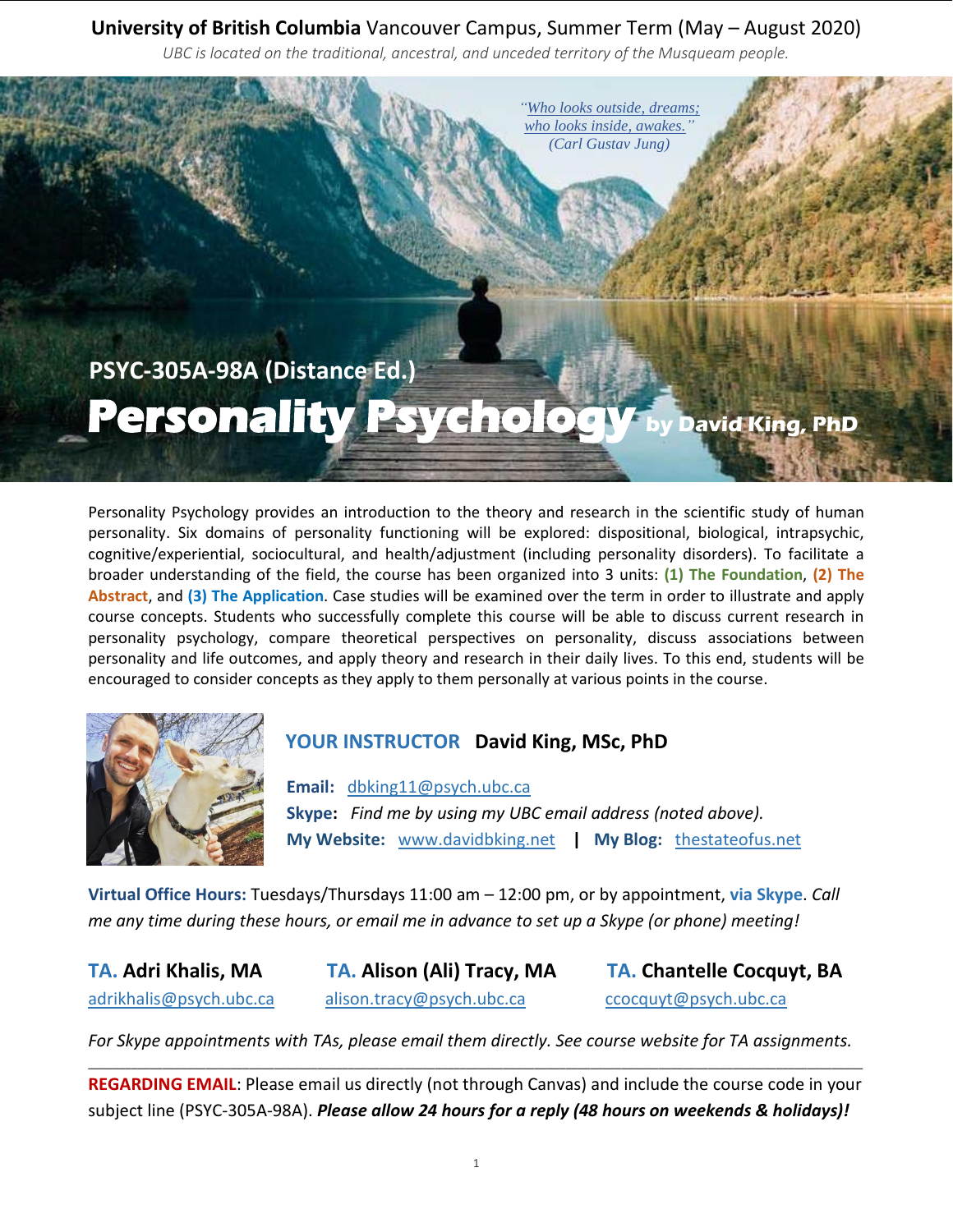#### **COURSE FORMAT**

This course will be structured primarily around textbook readings and PowerPoint/lecture content, which is intended to summarize and expand upon textbook readings. PowerPoint/lecture content will be posted online and should be read in addition to the assigned textbook readings. Video files of lectures with instructor voiceover for each lecture will also be available. Both textbook readings and PowerPoint/lecture topics are indicated on the course schedule (see p. 8 of syllabus). This schedule should be your primary resource for staying organized in this course. You are also expected to participate in online discussions and submit 3 case studies over the term (1 per unit). Additional points of evaluation include quizzes and the final (cumulative) exam.

**COURSE WEBSITE:** This course uses *Canvas* (http://canvas.ubc.ca) to make important class announcements, facilitate online discussions, post PowerPoint/lecture/video files, administer quizzes, publish grades, and supply other relevant materials to students. Please ensure that you are registered on Canvas.

**COURSE MODULES:** Material will be presented in 10 modules (see schedule on p. 8). See *Modules* in Canvas.

#### **REQUIRED READING** *– YOUR TEXTBOOK*

**Personality Psychology: Domains of Knowledge about Human Nature by Randy Larsen, David Buss, David King, & Carolyn Ensley (1st Canadian Edition, 2017, McGraw Hill)**

*TESTABLE CHAPTERS INCLUDE: 1, 2, 3, 4, 5, 6, 8, 9, 10, 11, 12, 13, 14, 16, 17, 18, and 19 Chapters 1 and 2 will be tested ONLY in Module Quiz 1 and will not appear on the final exam. You will NOT be tested on Chapters 7, 15, or 20 whatsoever. See the course schedule for assigned chapter readings and dates.*

| There are 3 formats to choose from, depending on your preference and needs                            | The e-book         |
|-------------------------------------------------------------------------------------------------------|--------------------|
| 1. Paperback Printed Edition + McGraw Hill Connect with SmartBook <sup>†</sup> (ISBN 9781259649219)   | <b>version may</b> |
| 2. Electronic Edition (including McGraw Hill Connect with SmartBook <sup>†</sup> (ISBN 9781259649189) | be best due        |
| 3. Paperback Printed Edition (Book Only) (ISBN 9781259649134)                                         | to COVID-19!       |



<sup>ϯ</sup>**McGraw Hill Connect with SmartBook** is an online homework and assessment platform provided by the publisher. It includes electronic access to the textbook as well as self-study resources. Also included is an adaptive version of the textbook called SmartBook and **practice questions**. This material is optional for students seeking additional support. The class URL is: <https://connect.mheducation.com/class/d-king-summer-2020>

You will find a walk-through of the registration process at the following link: <http://bit.ly/StudentRegistration>

Two weeks of free courtesy access to **McGraw Hill Connect** are provided to all students at the start of the term at the unique registration URL included above. Full access may be purchased at any time.

**Other Study Resources:** You also have free access to glossary flashcards to assist your studying, located at the following link: [http://highered.mheducation.com/sites/125964913x/student\\_view0/index.html](http://highered.mheducation.com/sites/125964913x/student_view0/index.html)

**Other/Older Editions:** This is the first Canadian edition of this textbook. No other version should be used.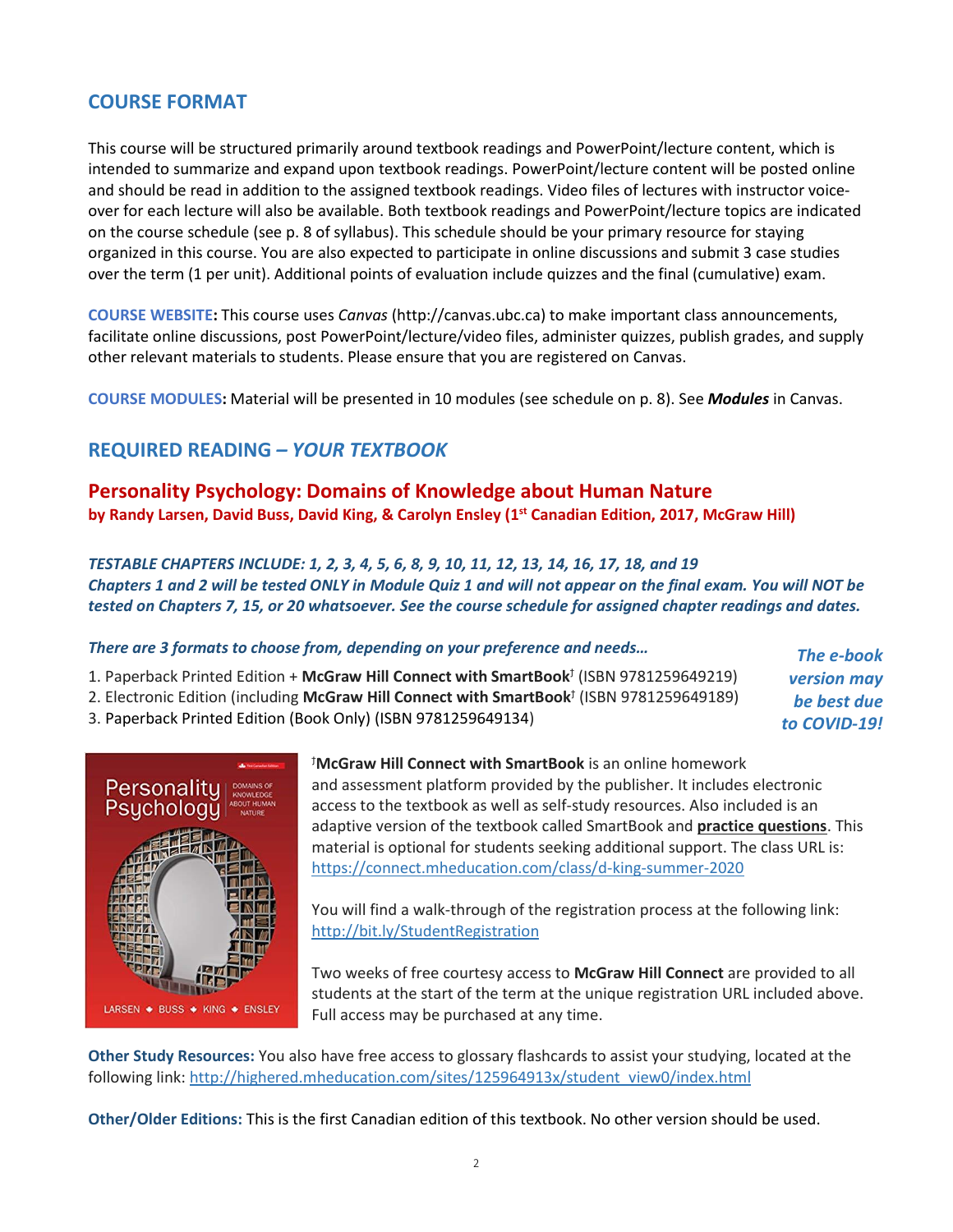#### **COURSE EVALUATION** *Students are expected to complete…*

**10 Module Quizzes** (to be completed by deadlines indicated) — **20% of final grade (2% each)** *See section on 'Module Quizzes' for additional details and requirements.*

**3 Case Studies** (1 case study must be submitted per unit) — **15% of final grade (5% each)**

*See section on 'Case Studies' for additional details and requirements, including deadlines.*

**Online Discussion Participation** (5 comments total; max. 2 per unit) — **5% of final grade (1% each)** *See section on 'Online Discussions' for additional details and requirements.*

**1 Final Exam, Cumulative** (to be scheduled by the university, Aug. 17**–**21) — **60% of final grade** *See section on 'Final Examination' for additional details and requirements on final exam.*

| <b>Module</b>  | 3 Case         | <b>Online</b>     | <b>Final</b> |  | $=$ Grade |
|----------------|----------------|-------------------|--------------|--|-----------|
| <b>Quizzes</b> | <b>Studies</b> | <b>Discussion</b> | <b>Exam</b>  |  |           |

#### **MODULE QUIZZES**

There will be one quiz for each of the 10 course modules. Quizzes will consist of 10 multiple choice questions addressing key concepts and material from course readings AND lectures. They are intended to improve learning and help you prepare for the final examination. Quizzes are timed; you will have 10 minutes to complete each quiz (average of 1 minute per question). Quizzes will be available on Canvas (see *Quizzes*) and must be completed by the deadlines indicated (one week after the start date of that module). If you do not complete a quiz by the deadline, you will receive a grade of '0' on that quiz. In cases of medical emergencies, concessions may be offered, but sufficient explanation must be provided and you must contact me within 24 hours of the quiz deadline. If approved, your quiz grade may be re-weighted.

### **CASE STUDIES**

You are required to submit 3 'case studies' over the course of the term (1 case study must be submitted for each unit of the course according to the course schedule and dates indicated below, no exceptions). **Case studies are not meant to be summaries of course material. Rather, they are intended to give you the opportunity to apply concepts and theories learned in the course.**

For each unit of the course, you are provided with a list of well-known or influential people (see below). **From this list, you must choose one individual to analyze further according to any ONE (and only one!) concept or theory learned in the respective unit.** (So over the course of the term, you will be analyzing 3 different individuals, one per unit.) Your goal is to consider the concept or theory within the context of the person's life; and/or to interpret their behaviour or experience according to the concept or theory. You may focus on the individual's personality development, their current state, or a specific aspect of the individual's life. It is recommended that you choose a fairly specific concept (or part of a theory in cases of complex theories, such as Freudian theory), as each assignment can be no longer than one page in length (double-spaced). **The audience should be someone who has completed PSYC-305A**, so there shouldn't be too much time spent restating what has already been stated. A sample case study assignment will be provided on Canvas.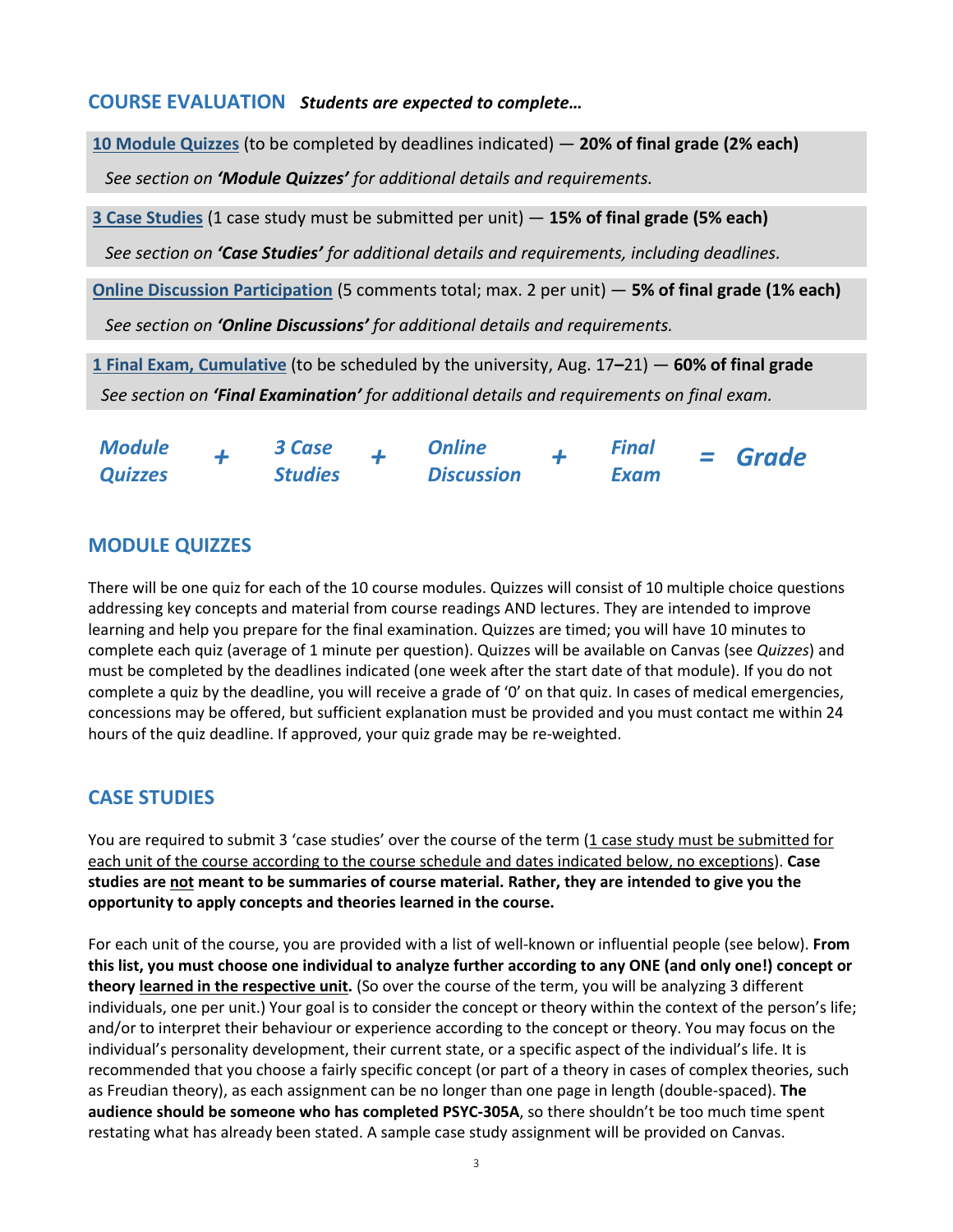| <b>Unit 1 Case Study Options</b>    | <b>Unit 2 Case Study Options</b>           | <b>Unit 3 Case Study Options</b>    |
|-------------------------------------|--------------------------------------------|-------------------------------------|
| <b>Assignment Due Date: June 15</b> | <b>Assignment Due Date: July 13</b>        | <b>Assignment Due Date: Aug. 13</b> |
| <b>Ellen DeGeneres</b>              | Stefani Germanotta (Lady Gaga)             | Joseph A. M.-P. ("Joe Exotic")      |
| Whitney Houston                     | Adolf Hitler                               | <b>Ted Bundy</b>                    |
| Steve Jobs                          | Michael Jackson                            | Laverne Cox                         |
| Kim Jong-Un                         | Lhamo Thondup, 14 <sup>th</sup> Dalai Lama | Wim Hof ('The Iceman')              |
| Elon Musk                           | Donald Trump                               | Autumn Peltier                      |
| Oprah Winfrey                       | Malcolm X                                  | Malala Yousafzai                    |

**CASE STUDY OPTIONS:** You may choose one of the following people to analyze in each unit…

**CASE STUDY REQUIREMENTS: Case studies must be typed, double-spaced (with 1-inch margins), in 12-point Times New Roman or similar font, and NO MORE THAN ONE PAGE IN LENGTH (any additional content will be ignored!).** First-person perspective should be used minimally, formal/academic tone should be used (i.e., tone should NOT be conversational), and direct quoting of course material should be avoided in papers of this length. No references or citations are required. Regarding information or facts about the famous people in question, you do not need to provide formal citations—you may assume that the information is known. Case studies do not require a title page, abstract, running head, headings, or reference section (let's keep it as simple as possible—one page only). **You must include the unit number and subject's name at the top of your case study along with your name and student ID number.** You should also very clearly state the concept you will be focusing on in the first sentence. *This is an example of how the top of each assignment should appear (a complete sample case study is also available on Canvas—you should format yours the same as the sample):*

**Unit 1 Case Study: Steve Jobs** John Smith (Student ID: 12341234)

Steve Jobs is an interesting individual to examine according to Eysenck's notion of *psychoticism*. This

**CASE STUDY SUBMISSION: Case studies must be submitted for each unit no later than 11:59 PM on the posted deadline (see course schedule and dates noted above). Electronic copies must be uploaded through Canvas (see** *Assignments***) in PDF file format. You are welcome to submit a case study at any point during the respective unit but no later than the indicated deadline.** If you do not submit a case study by the unit's deadline, you will receive a grade of '0' for that unit. In cases of medical emergencies, concessions may be offered, but sufficient explanation must be provided and you must contact me within 24 hours of the deadline. If your concession is approved, a late submission may be accepted or your case study grade may be reweighted such that it is based on the remaining units.

**CASE STUDY GRADING: Case studies will be graded primarily on critical thinking, insightfulness, originality and creativity, and clarity of thought.** Although grammar, spelling, and formatting are not crucial concerns, they are nevertheless important and should be at a level such that they do not compromise the clarity of your thoughts. Each case study will be assigned a point grade out of 100 to reflect a percentage score. Case studies will account for 15% of your final grade in the course (i.e., 5 % each). Grades for case studies will be posted on Canvas as soon as they are available. Feedback will be provided directly on Canvas. Please allow 2 weeks for grades to be posted following the submission deadline.

**WRITING SUPPORT:** UBC students may obtain assistance with writing through the UBC Centre for Writing and Scholarly Communication [\(http://learningcommons.ubc.ca/improve-your-writing\)](http://learningcommons.ubc.ca/improve-your-writing). The UBC Library [\(http://www.library.ubc.ca\)](http://www.library.ubc.ca/) also provides online information to assist students in research and writing.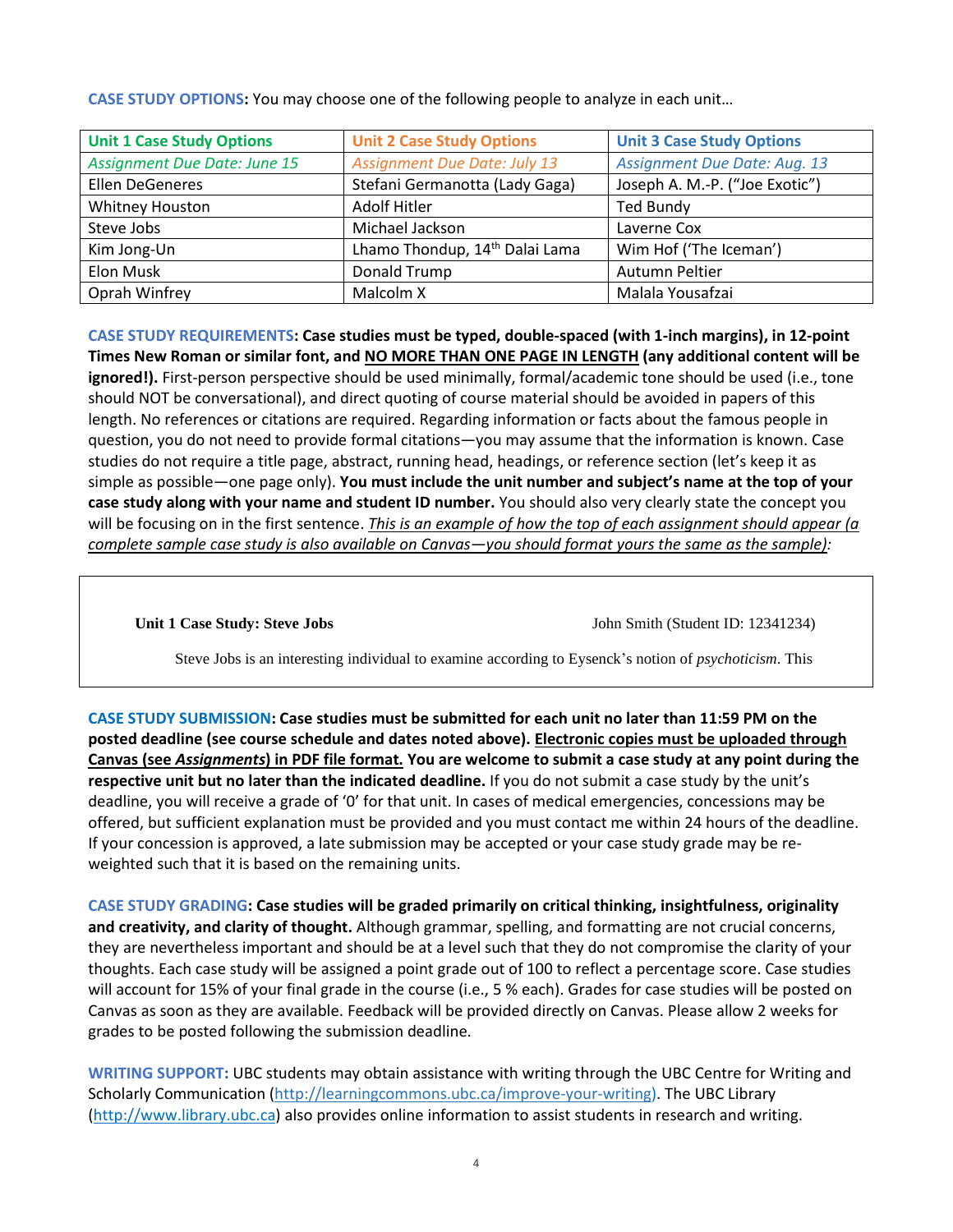#### **ONLINE DISCUSSIONS**

Throughout the course, numerous discussions will be started on Canvas (see *Discussions*). These discussions may involve course content and/or new theories or research related to course content. You are expected to participate **occasionally** in these discussions by making **5 original and meaningful comments over the course of the term, with a maximum of 2 comments per unit eligible for points.** (Original comments on discussions and responses to other students' comments are equally acceptable and eligible for points.) You do not have to comment on every single discussion that is posted, and 2 comments on the same discussion are acceptable (e.g., in an ongoing conversation). You are welcome to comment on discussions more than the minimum requirement, but **only your first 2 comments will count towards your grade** for any given unit. **For a comment to receive a point, it must reflect some degree of critical thinking about the topic or contribute positively to the discussion.** If a comment is deemed to be of little insight or value, then it will not receive a point. This doesn't mean that your comments must be really long. Shorter comments, if meaningful, are acceptable.

**Three or more new discussions will be posted on Canvas at the beginning of each module. In order to be eligible and count towards your grade, comments must be made no later than one week after the discussion is started on Canvas. Discussions will be closed after one week.** Extra points will NOT be assigned for additional comments made above and beyond the maximum of 2 per unit or 5 total. You should participate in discussions according to what you find interesting or intellectually stimulating. Please do not wait until the very end of each unit to participate! Concessions may be offered in outstanding circumstances (e.g., illness).

**RESPECT & DECENCY:** I will only ever tolerate an inclusive, respectful, and safe learning environment, and this includes our online discussions. **The opinions and perspectives of all individuals are valued and respected, no matter their age, sex, ability, ethnicity, culture, religion, sexual orientation, or gender identity.** All individuals should feel safe to express their thoughts and opinions without judgment, ridicule, or discrimination. As such, thoughts and opinions should only ever be shared in a **respectful** and **polite** manner. Students should read UBC's policy on maintaining a Respectful Environment: [http://www.hr.ubc.ca/respectful-environment](http://www.hr.ubc.ca/respectful-environment/)

#### **FINAL EXAMINATION**

**There is one final exam in this course (2 hours in length), to be scheduled during the university exam period.** (It is up to you to ensure that you are available during that period; final exam dates are announced mid-term.) The exam will be completed and submitted electronically on Canvas (see Quizzes on Canvas). The final exam is cumulative and will consist of 100 multiple choice questions. These questions will be based on both textbook and lecture material from all 3 units. The course units will be evenly represented on the exam, with an equal number of questions from each. **The exams will cover both textbook and PowerPoint/lecture/ video material.**  The purpose of the lecture and video files is to explain and expand upon the textbook readings. Although there will be overlap between the two sources, there will also be material that will be covered in one area that is not covered in the other. For instance, there will be textbook content not discussed anywhere else.

**ON EXAM DAY:** At the time of the exam (to be announced), you must log in to Canvas, click on the *Quizzes* tab in the course homepage, and then click on the "Final Exam" link. Once you start, you will have 2 hours to complete the exam (note that some additional time will be given to get started, but you will only have 2 hours once started)**. IMPORTANT: The exam will be scheduled according to Pacific Standard Time (PST, i.e., Vancouver/British Columbia Time). Students in other time zones should make the appropriate adjustments in order to ensure that the exam is completed by the scheduled time according to Pacific Standard Time.**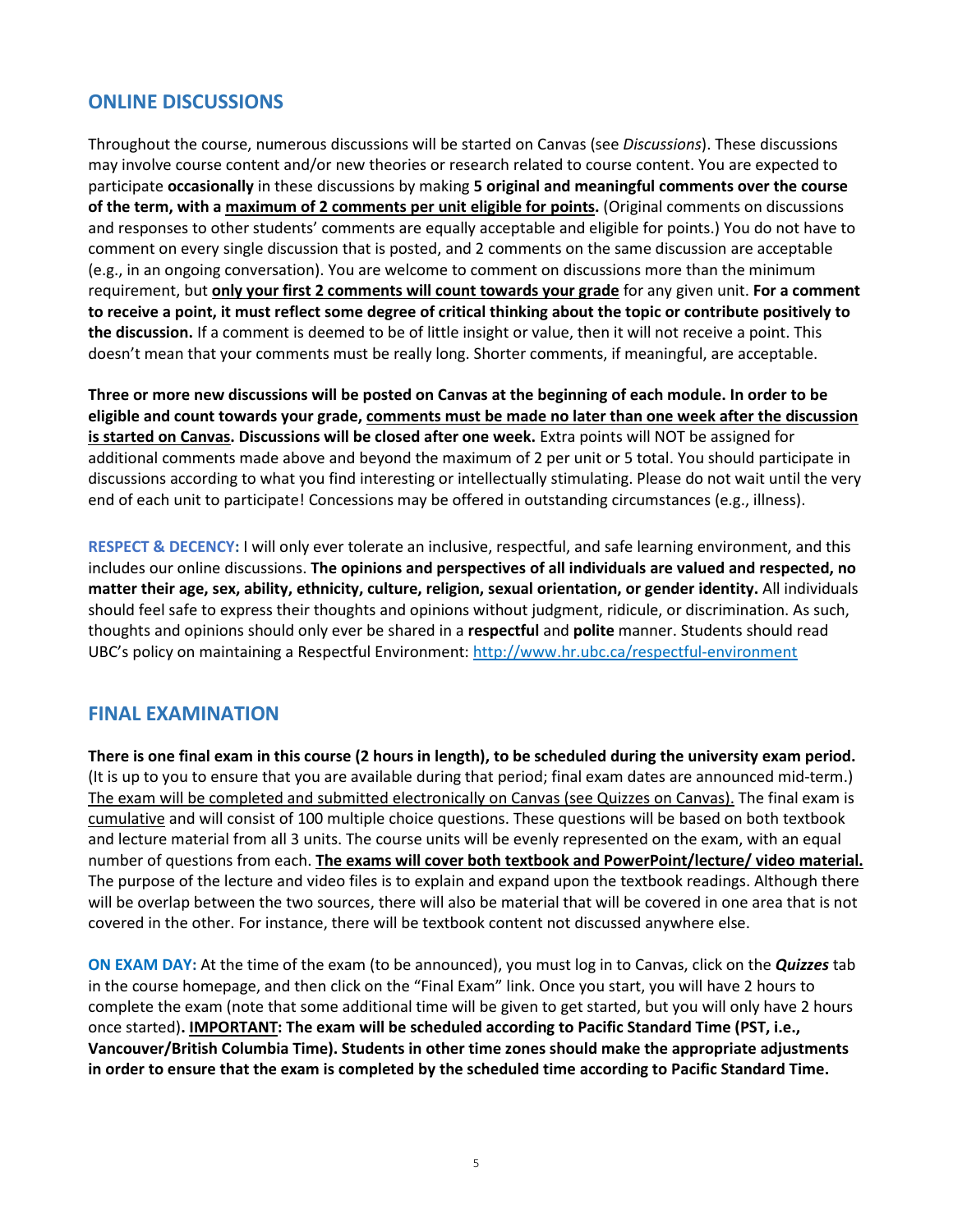**REMOTE PROCTORING:** *Proctorio*, a remote proctoring extension, will be enabled for the final exam (but NOT quizzes), in order to maintain academic integrity. This Canvas extension locks your web browser during the exam (in order to prevent access to other programs and search engines) in addition to activating your computer's webcam. **All students must complete the practice quiz in advance of the exam in order to ensure that any issues with Proctorio are resolved in a timely manner.** (It is your responsibility to ensure that everything is working properly in advance of the final exam! Multiple attempts for the practice quiz are allowed.) Additional information on Proctorio will also be provided on Canvas. Technical support is provided by Proctorio Support [\(https://proctorio.com/support\)](https://proctorio.com/support). **If you experience technical issues during an active exam, click the shield icon in the web browser address bar, then click Live Chat. Outside an exam, phone 1-866-948- 9087 for assistance.** You may also email me and we will try to resolve the issue in a timely manner.

**MISSING AN EXAM:** The final examination will be given on the published date only. Exceptions will be made in cases of medical or health-related issues, certain conflicting responsibilities, and other emergency situations. If you miss the final exam, you must contact your Faculty Academic Advising office. Please refer to the UBC calendar entry on concessions: [http://www.calendar.ubc.ca/vancouver/index.cfm?tree=3,329,0,0.](http://www.calendar.ubc.ca/vancouver/index.cfm?tree=3,329,0,0)

**EXAM GRADES:** Exam grades will be made available on Canvas as soon as possible (typically within 48 hours of the scheduled exam date). Additional feedback regarding exam performance can be provided upon request.

#### **DEPARTMENTAL POLICY ON GRADE DISTRIBUTION**

Courses offered by the Psychology Department are required to meet a target grade distribution. This is done in order to ensure that all students are assessed fairly in relation to students in other sections of the same course and to students in other courses. The target grade distribution for 300-level psychology courses requires that the mean for the class fall between 66% and 70% (SD of approximately 13%). Accordingly, students should note that the Department may scale the final grades in this course up or down if the distribution of grades deviates substantially from the target. **Your grade is not official until it appears on your academic record.**

### **CHEATING & ACADEMIC MISCONDUCT**

Cheating, plagiarism, and other forms of academic misconduct are very serious concerns of the University, and the Department of Psychology has taken steps to alleviate them. In the first place, the Department has implemented software that can reliably detect cheating on multiple-choice exams by analyzing the patterns of students' responses. In addition, the Department subscribes to *TurnItIn*--a service designed to detect and deter plagiarism. In all cases of suspected academic misconduct, the parties involved will be pursued to the fullest extent dictated by the guidelines of the University. Strong evidence of cheating or plagiarism may result in a zero credit for the work in question. According to the University Act (section 61), the President of UBC has the right to impose harsher penalties including (but not limited to) a failing grade for the course, suspension from the University, cancellation of scholarships, or a notation added to a student's transcript. All graded work in this course, unless otherwise specified, is to be original work done independently by individuals. If you have any questions as to whether or not what you are doing is a case of academic misconduct, please consult with me or a TA. UBC's policies on Academic Honest and Standards as well as Academic Misconduct can be found here: [http://www.calendar.ubc.ca/vancouver](http://www.calendar.ubc.ca/vancouver/) (click on Campus-Wide Policies and Regulations).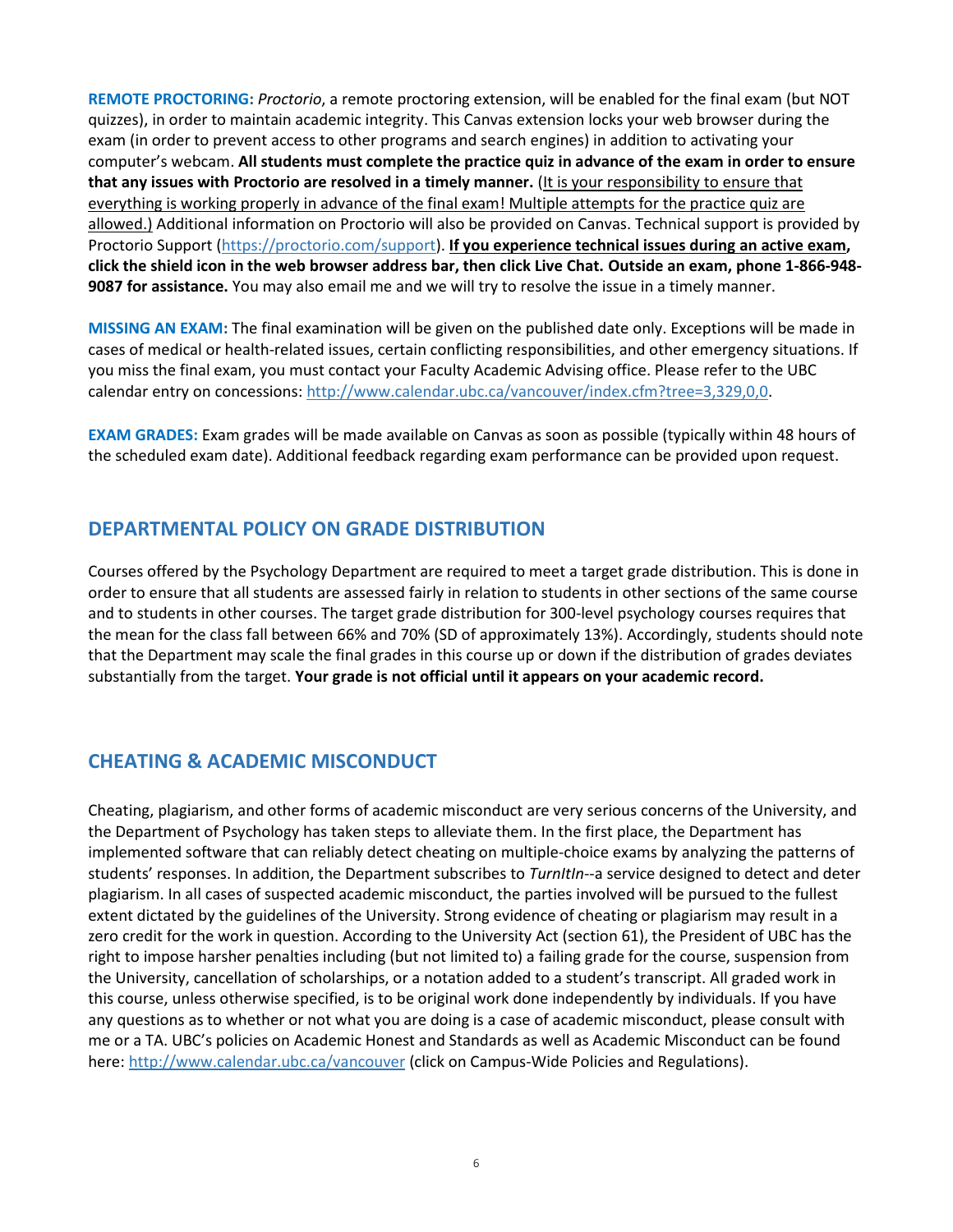#### **SUPPORTING STUDENT SUCCESS**

UBC provides resources to support student learning and to maintain healthy lifestyles but recognizes that sometimes crises arise and so there are additional resources to access, including those for survivors of sexual violence. UBC values respect for the person and ideas of all members of the academic community. Harassment and discrimination are not tolerated nor is suppression of academic freedom. UBC provides appropriate accommodation for students with disabilities and for religious and cultural observances. UBC values academic honesty and students are expected to acknowledge the ideas generated by others and to uphold the highest academic standards in all of their actions. Details of the policies and how to access support are available here: [https://senate.ubc.ca/policiesresources-support-student-success.](https://senate.ubc.ca/policiesresources-support-student-success) Further details follow...

#### **ACADEMIC ACCOMMODATION**

The University accommodates students with disabilities who have registered with the Centre for Accessibility [\(http://students.ubc.ca/about/access\)](http://students.ubc.ca/about/access). Please let me know in advance, preferably within the first 2 weeks of class, if you require any accommodation on these grounds.

#### **ACADEMIC CONCESSION**

During your time in this course, if you encounter medical, emotional, or personal problems that affect your attendance or performance, please notify me. You may be able to obtain academic concession from the Dean of your Faculty. For further information on academic concession, please consult Policies and Regulations in the UBC Calendar [\(http://www.calendar.ubc.ca/vancouver/index.cfm\)](http://www.calendar.ubc.ca/vancouver/index.cfm).

#### **LEARNING RESOURCES**

Learning Commons [\(http://learningcommons.ubc.ca\)](http://learningcommons.ubc.ca/) is an online resource designed to provide UBC students with learning and study support. It is an interactive website that provides access to information on exam preparation, tutoring, on-campus learning workshops, study groups, and technical tools. The University of Northern British Columbia (UNBC) also has a number of useful learning resources available for students online. They can be found at: [http://www.unbc.ca/lsc/index.html.](http://www.unbc.ca/lsc/index.html)

#### **HEALTH & WELLNESS RESOURCES**

**BC Crisis Center:** Non-profit, volunteer-driven organization that provides emotional support to youth, adults, and seniors in crisis in BC. Crisis line available 24/7. Website: crisiscentre.bc.ca | Phone: 604-872-3311

**Centre for Accessibility:** The Centre for Accessibility provides accommodations for UBC students living with physical or mental disabilities. Website: students.ubc.ca/about/access | Phone: 604-822-5844

**Distress Line:** If you are in distress or are worried about someone in distress who may hurt themselves, call 1-800-SUICIDE 24 hours a day to connect to a BC crisis line, without a wait or busy signal.

**Kaleidoscope:** A confidential peer-run mental health support group that takes place on campus at least once a week. You may attend the group if you are experiencing any kind of mental health related challenges, or if you're just feeling stressed about school in general. Website: the-kaleidoscope.com

**Wellness Centre at UBC:** Speak with other UBC students about tips for managing stress, keeping healthy sleep and eating patterns, concerns about safe sex, etc. Website: students.ubc.ca/health/wellness-centre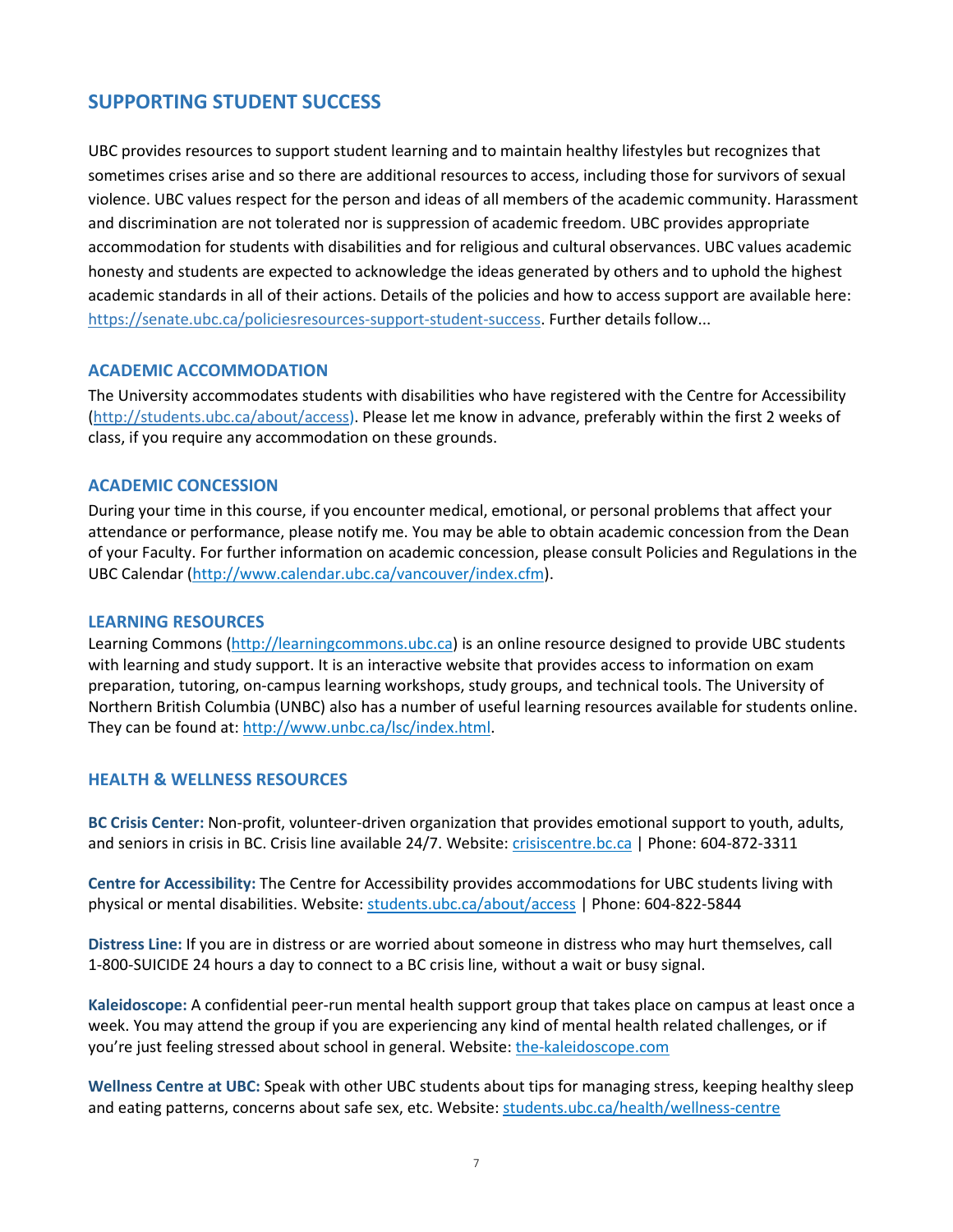# **PSYC-305A Personality Psychology Course Schedule & Assigned Readings**

|                               | <b>Start Date:</b>   | <b>Module # &amp; Topics:</b><br>Keep up with your readings & quizzes! $\rightarrow$ | <b>Readings:</b> |
|-------------------------------|----------------------|--------------------------------------------------------------------------------------|------------------|
| $\overline{ }$<br><b>UNIT</b> | UNIT $1 \rightarrow$ | The Foundation: Basic Principles & Considerations                                    |                  |
|                               | May 11               | <b>1. INTRODUCTION TO PERSONALITY PSYCHOLOGY</b>                                     | Chs. 1*, 2*      |
|                               |                      | Syllabus Review; Defining Personality; Personality Assessment                        |                  |
|                               | <b>May 18</b>        | 2. GETTING ORGANIZED & CLASSIFIED                                                    | Ch.3             |
|                               |                      | Personality Traits & Trait Taxonomies; Leading Models of Personality                 |                  |
|                               | <b>May 25</b>        | 3. ARE WE STUCK? PERSONALITY IN SPACE AND TIME                                       | Chs. 4, 5        |
|                               |                      | Person-Situation Interaction; Stability across Situations; Stability over Time       |                  |
|                               | June 1               | 4. DETERMINING NATURE, NURTURE, & NECESSITY                                          | Chs. 6, 8        |
|                               |                      | Behavioural Genetics, Genetic & Evolutionary Perspectives on Personality             |                  |
|                               | June 15              | Final Deadline for Unit 1 Case Study Submission! Submit via Canvas.                  |                  |
|                               | UNIT 2 $\rightarrow$ | The Abstract: Exploring Psyche, Self, and Mind                                       |                  |
|                               | June 15              | 5. PROBING THE PSYCHE: THE WORK OF S. FREUD & C.G. JUNG                              | Ch. 9            |
| $\mathbf{\Omega}$             |                      | Psychoanalytic & Analytical Theories of Personality & Development                    |                  |
| <b>UNIT</b>                   | June 22              | <b>6. EXPANDING PERSPECTIVES: BEYOND FREUD &amp; THE UNCONCSIOUS</b>                 | Chs. 10, 11      |
|                               |                      | Neo-Analytic Contributions; Motivational & Humanistic Perspectives; Narcissism       |                  |
|                               | June 29              | 7. NAVIGATING SELF, FROM COGNITION TO SELF-AWARENESS                                 | Chs. 12, 14      |
|                               |                      | Cognitive Psychology; Approaches to the Self; The Notion of Authenticity             |                  |
|                               | July 13              | Final Deadline for Unit 2 Case Study Submission! Submit via Canvas.                  |                  |
|                               | UNIT 3 $\rightarrow$ | The Application: Society, Culture, and Health                                        |                  |
|                               | July 13              | 8. SOCIALIZED & SYSTEMIZED: PERSONALITY IN CONTEXT                                   | Chs. 16, 17      |
| UNIT <sub>3</sub>             |                      | Sex, Gender, & Sexual Orientation; Intersectionality; Culture & Personality          |                  |
|                               | July 20              | 9. MANAGING THE DAY-TO-DAY: ADJUSTMENT & RESILIENCE                                  | Chs. 18, 13      |
|                               |                      | Stress, Coping, & Health; Emotion & Personality; The Concept of Disorder             |                  |
|                               | July 27              | 10. FROM SUFFERING TO THRIVING: PERSONALITY IN EXTREMES                              | Ch. 19           |
|                               |                      | Personality Disorders; Positive Psychology and Personality; Conclusions              |                  |
|                               | <b>Aug. 13</b>       | Final deadline for Unit 3 Case Study Submission! Submit via Canvas.                  |                  |
|                               | Aug. 17-21           | FINAL EXAM (2 hours in length, to be scheduled during university exam period)        |                  |

*\*Chapters 1 and 2 will only be tested in Module Quiz 1; final exam content will not include these chapters.*